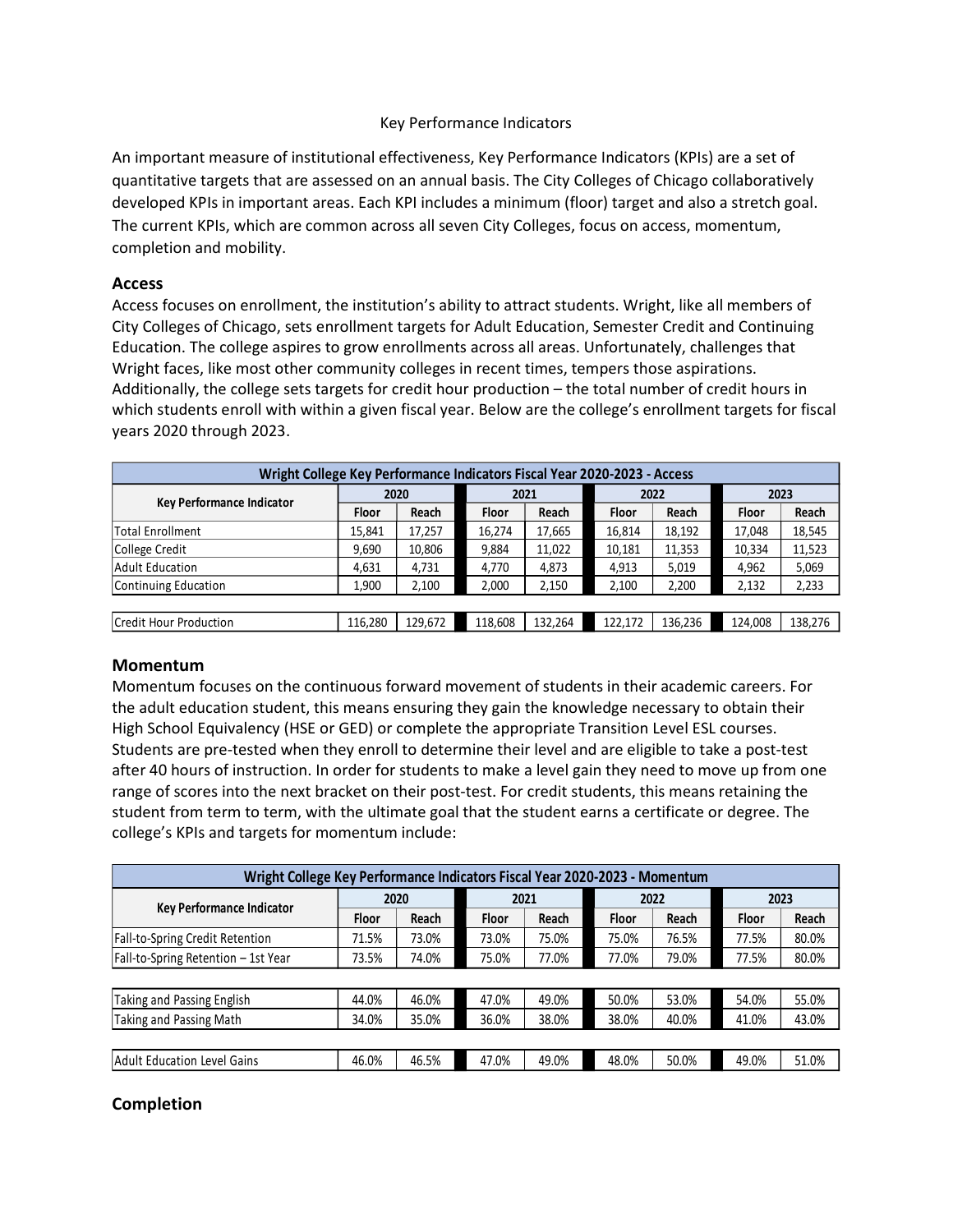Completion focuses on students obtaining a degree or certificate. Wright follows best practice and tracks the IPEDS Graduation Rate. IPEDS is an acronym for the Integrated Postsecondary Education Data System, overseen by the Department of Education at the national level. It is a series of surveys collecting data from colleges across the country that participate in Federal Financial Aid Programs (i.e. Pell grants and student loans). The IPEDS graduation rate looks at a cohort of students who are first time students, study full-time beginning in the fall semester, and are able to complete a degree or certificate within 150% of expected time. The guidelines spell out completion of a basic certificate within one-year of initial enrollment in the fall (three terms total). It also includes completion of an advanced certificate or an associate's degree within three years of initial enrollment (nine terms total). Cystem, overseen by the Department of Education at the national level. It is a series of surveys collecting<br>by stem, overseen by the Department of Education at the national level. It is a series of surveys collecting<br>and s

City Colleges of Chicago have developed an additional outcome measure. This new measure considers the outcomes of a student at the end of four years. Outcomes included are degree or certificate completion, transfer to a four-year institution with a degree as well as transfer without a degree.

| Wright College Key Performance Indicators Fiscal Year 2020-2023 - Completion |       |       |              |       |       |       |       |       |
|------------------------------------------------------------------------------|-------|-------|--------------|-------|-------|-------|-------|-------|
| <b>Kev Performance Indicator</b>                                             |       | 2020  |              | 2021  |       | 2022  | 2023  |       |
|                                                                              | Floor | Reach | <b>Floor</b> | Reach | Floor | Reach | Floor | Reach |
| <b>IPEDS 150 Graduation Rate</b>                                             | 29.0% | 32.0% | 30.0%        | 33.0% | 32.0% | 35.0% | 34.0% | 40.0% |
| <b>CCC 4Year Outcome Measure</b>                                             | 37.0% | 38.0% | 40.0%        | 45.0% | 43.0% | 47.0% | 46.0% | 50.0% |

Wright's targets for the IPEDS Graduation Rate and Four-year Outcomes Measures are as follows:

### **Mobility**

Mobility focuses on what students do after they earn their certificate or degree at Wright or another City Colleges. A key component is transfer rates to four-institutions. This is the proportion of degree or certificate earners who transfer to a four-year institution within two years of completing their certificate or degree. In the future, City Colleges of Chicago will also look at an economic mobility KPI. This measure will look at the proportion of students who join the workforce after completing their program of study as well as their earnings. Wright's targets for transfer within two-years of degree/certificate completion follow:

| Wright College Key Performance Indicators Fiscal Year 2020-2023 - Completion |       |       |       |       |       |       |       |       |
|------------------------------------------------------------------------------|-------|-------|-------|-------|-------|-------|-------|-------|
| Key Performance Indicator                                                    |       | 2020  |       | 2021  |       | 2022  | 2023  |       |
|                                                                              | Floor | Reach | Floor | Reach | Floor | Reach | Floor | Reach |
| Transfer with Degree                                                         | 50.0% | 52.5% | 52.0% | 54.0% | 54.0% | 55.0% | 55.0% | 58.0% |
| Economic Mobility                                                            |       |       |       |       |       | TBD   | TBD   |       |

## Results

Wright was unable to achieve its enrollments targets for varying reasons. Prior to the pandemic, Chicago (and the rest of the country) was experiencing an economic boom. Unfortunately, for many institutions, a good economy results in lower enrollments as individuals choose to focus on employment over continuing their education. During the pandemic, individuals who were unemployed were often faced with housing and food insecurity and higher education was the furthest thing from their minds. Other individuals were simply not comfortable with online or remote learning. As we move toward yet another normal, the Wright remains hopeful yet realistic regarding future enrollments.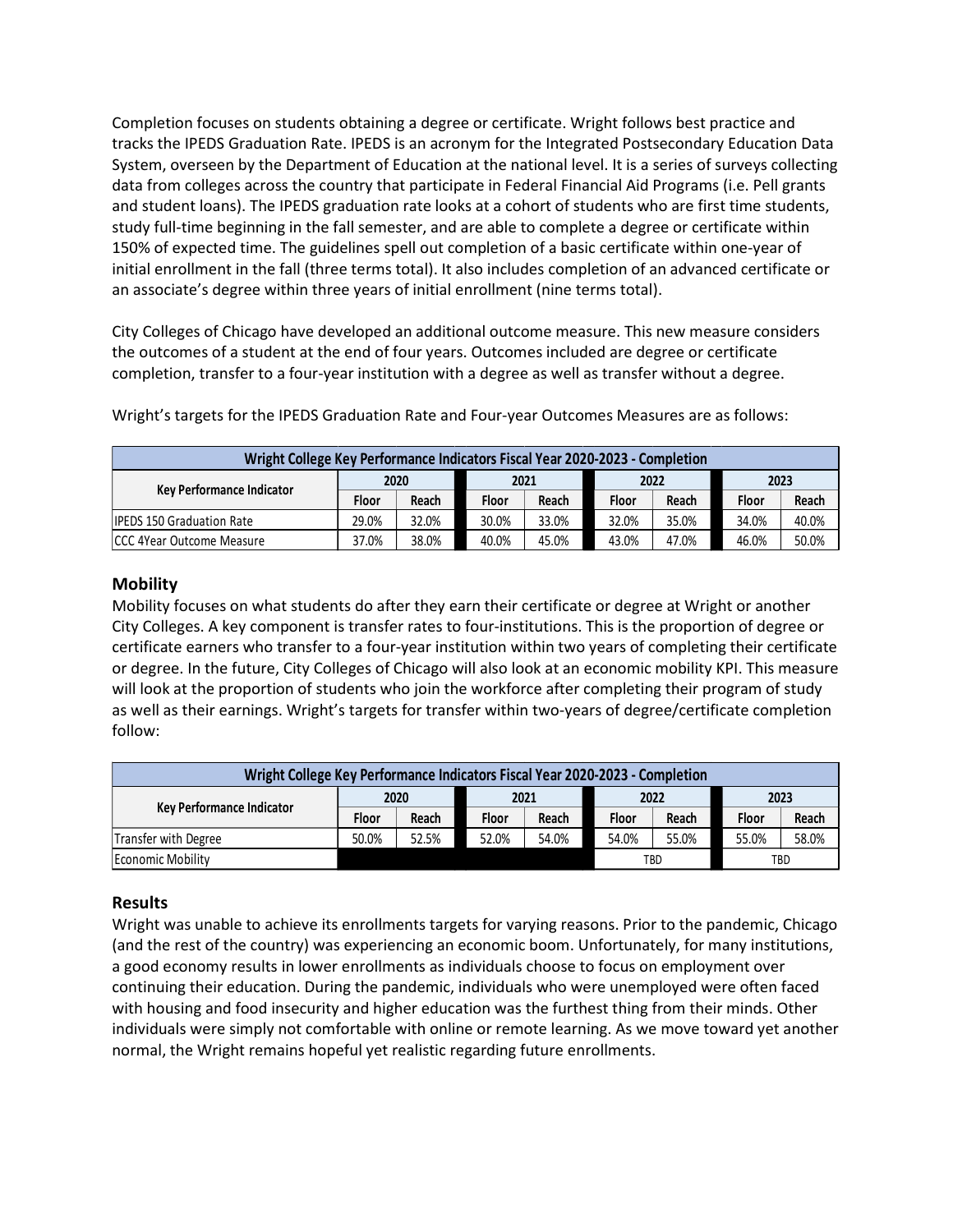| While Wright was not able to achieve all of its enrollment targets, the news has not been all bad. The<br>college did exceed its enrollment targets for college credit and credit hour production in Fiscal Year<br>2020. Wright also exceeded its targets for overall and first-year student retention, taking and passing<br>college-level English and transfer with degree. |            |                       |                |                                                |                            |                       |  |  |
|--------------------------------------------------------------------------------------------------------------------------------------------------------------------------------------------------------------------------------------------------------------------------------------------------------------------------------------------------------------------------------|------------|-----------------------|----------------|------------------------------------------------|----------------------------|-----------------------|--|--|
| For Fiscal Year 2021, Wright has again exceeded its targets for overall and first-year student retention.<br>The college is also optimistic about achieving its targets for taking and passing college-level English and<br>Math, as well as the 150% Graduation Rate. We also remain hopeful about achieving our targets for the<br>four-year outcomes measure and transfer.  |            |                       |                |                                                |                            |                       |  |  |
|                                                                                                                                                                                                                                                                                                                                                                                |            | <b>WRIGHT COLLEGE</b> |                | <b>Fiscal Year 2020 KPI Completion to Date</b> |                            |                       |  |  |
|                                                                                                                                                                                                                                                                                                                                                                                |            | FY 22 Targets         |                | <b>Target Completion</b>                       |                            |                       |  |  |
| <b>Key Performance Indicator</b>                                                                                                                                                                                                                                                                                                                                               | <b>YTD</b> | <b>Floor</b>          | <b>Stretch</b> | # From<br><b>Floor</b>                         | <b>Percent</b><br>to Floor | Percent<br>to Stretch |  |  |
| <b>Total Enrollment</b>                                                                                                                                                                                                                                                                                                                                                        | 15,573     | 15,841                | 17,257         | (268)                                          | 98.3%                      | 90.2%                 |  |  |
| <b>Credit Enrollment</b>                                                                                                                                                                                                                                                                                                                                                       | 9,981      | 9,690                 | 10,806         | 291                                            | 103.0%                     | 92.4%                 |  |  |
| <b>ADED Enrollment</b>                                                                                                                                                                                                                                                                                                                                                         | 4,177      | 4,631                 | 4,731          | (454)                                          | 90.2%                      | 88.3%                 |  |  |
| <b>Cont. Ed Enrollment</b>                                                                                                                                                                                                                                                                                                                                                     | 1691       | 1,900                 | 2,100          | (209)                                          | 89.0%                      | 80.5%                 |  |  |
| <b>CH Production</b>                                                                                                                                                                                                                                                                                                                                                           | 119,057    | 116,280               | 129,672        | 2,777                                          | 102.4%                     | 91.8%                 |  |  |
| <b>FA-to-SP Retention</b>                                                                                                                                                                                                                                                                                                                                                      | 73.0%      | 71.5%                 | 73.0%          | 1.5%                                           | 102.1%                     | 100.0%                |  |  |
| <b>FA-to-SP Retention - 1st year</b>                                                                                                                                                                                                                                                                                                                                           | 77.1%      | 73.5%                 | 74.0%          | 3.6%                                           | 104.9%                     | 104.2%                |  |  |
| <b>Taking &amp; Passing English</b>                                                                                                                                                                                                                                                                                                                                            | 46.8%      | 44.0%                 | 46.0%          | 2.8%                                           | 106.4%                     | 101.7%                |  |  |
| <b>Taking &amp; Passing Math</b>                                                                                                                                                                                                                                                                                                                                               | 29.9%      | 34.0%                 | 35.0%          | $-4.1%$                                        | 87.9%                      | 85.4%                 |  |  |
|                                                                                                                                                                                                                                                                                                                                                                                | 35.0%      | 46.0%                 | 46.5%          | $-11.0\%$                                      | 76.1%                      | 75.3%                 |  |  |
| <b>ADED Level Gains</b>                                                                                                                                                                                                                                                                                                                                                        |            | 29.0%                 | 32.0%          | $-4.0%$                                        | 86.2%                      | 78.1%                 |  |  |
| <b>IPEDS 150 Grad Rate</b>                                                                                                                                                                                                                                                                                                                                                     | 25.0%      |                       |                |                                                | 88.1%                      | 85.8%                 |  |  |
| <b>CCC Outcome Measures</b>                                                                                                                                                                                                                                                                                                                                                    | 32.6%      | 37.0%                 | 38.0%          | $-4.4%$                                        |                            |                       |  |  |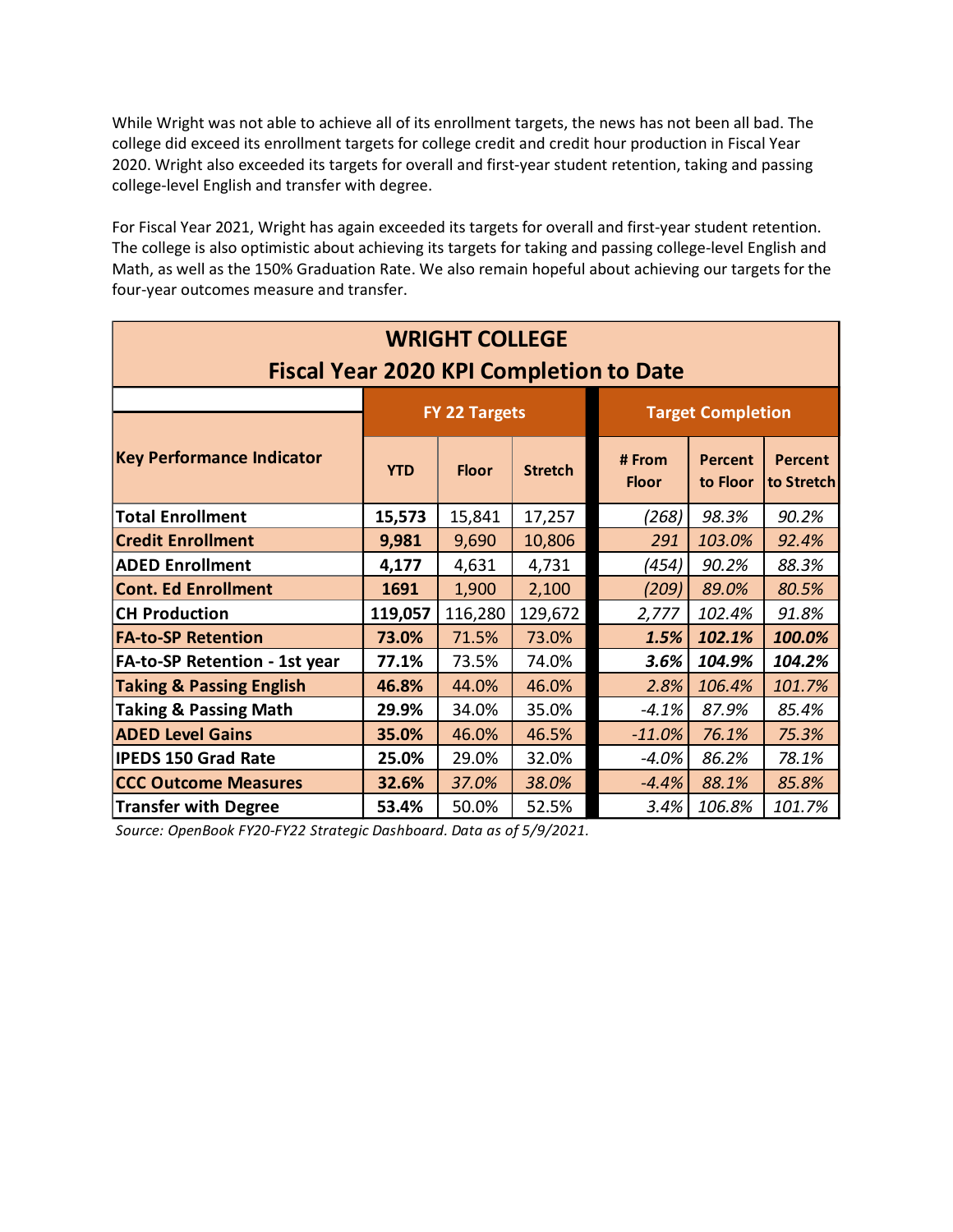|                                      |            | <b>WRIGHT COLLEGE</b> |                |                                                |                          |                       |  |  |  |
|--------------------------------------|------------|-----------------------|----------------|------------------------------------------------|--------------------------|-----------------------|--|--|--|
|                                      |            |                       |                | <b>Fiscal Year 2021 KPI Completion to Date</b> |                          |                       |  |  |  |
|                                      |            | FY 21 Targets         |                |                                                | <b>Target Completion</b> |                       |  |  |  |
| <b>Key Performance Indicator</b>     | <b>YTD</b> | <b>Floor</b>          | <b>Stretch</b> | # From<br><b>Floor</b>                         | Percent<br>to Floor      | Percent<br>to Stretch |  |  |  |
| <b>Total Enrollment</b>              | 12,435     | 16,274                | 17,665         | (3,839)                                        | 76.4%                    | 70.4%                 |  |  |  |
| <b>Credit Enrollment</b>             | 8,838      | 9,884                 | 11,022         | (1,046)                                        | 89.4%                    | 80.2%                 |  |  |  |
| <b>ADED Enrollment</b>               | 3,109      | 4,770                 | 4,873          | (1,661)                                        | 65.2%                    | 63.8%                 |  |  |  |
| Cont. Ed Enrollment                  | 656        | 2,000                 | 2,150          | (1, 344)                                       | 32.8%                    | 30.5%                 |  |  |  |
| <b>CH Production</b>                 | 98,380     | 118,608               | 132,264        | (20,228)                                       | 82.9%                    | 74.4%                 |  |  |  |
| <b>FA-to-SP Retention</b>            | 73.0%      | 73.0%                 | 75.0%          | 0.0%                                           | 100.0%                   | 97.3%                 |  |  |  |
| <b>FA-to-SP Retention - 1st year</b> | 76.9%      | 75.0%                 | 77.0%          | 1.9%                                           | 102.5%                   | 99.9%                 |  |  |  |
| <b>Taking &amp; Passing English</b>  | 38.3%      | 47.0%                 | 49.0%          | $-8.7\%$                                       | 81.5%                    | 78.2%                 |  |  |  |
| Taking & Passing Math                | 34.6%      | 36.0%                 | 38.0%          | $-1.4%$                                        | 96.1%                    | 91.1%                 |  |  |  |
| <b>ADED Level Gains</b>              | 5.1%       | 47.0%                 | 49.0%          | $-41.9%$                                       | 10.9%                    | 10.4%                 |  |  |  |
| IPEDS 150 Grad Rate                  | 23.0%      | 30.0%                 | 33.0%          | $-7.0%$                                        | 76.7%                    | 69.7%                 |  |  |  |
| <b>CCC Outcome Measures</b>          | 32.0%      | 40.0%                 | 45.0%          | $-8.0\%$                                       | 80.0%                    | 71.1%                 |  |  |  |
| <b>Transfer with Degree</b>          | 50.9%      | 52.0%                 | 54.0%          | $-1.1\%$                                       | 97.9%                    | 94.3%                 |  |  |  |